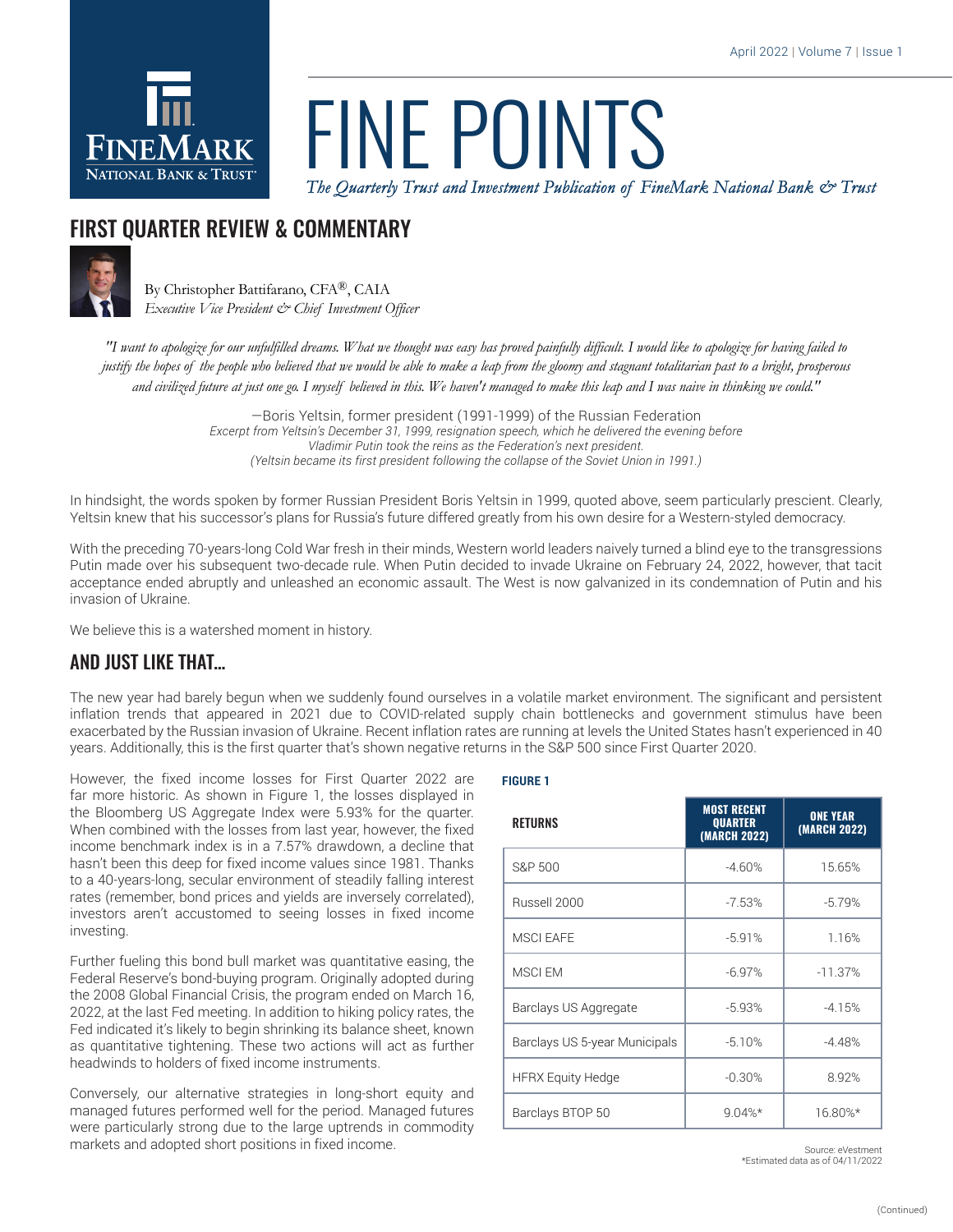#### THE LONG-TERM RAMIFICATIONS OF WAR

While the quarter proved challenging for markets, more volatility may lie ahead. The situation in Ukraine will have long-lasting market impacts even if hostilities end (as we hope they will) and a cease-fire is agreed upon. In addition to the mass Ukrainian civilian casualties and refugee crisis the invasion has triggered in Europe, its spillover effects for the rest of the world are significant.

The war, combined with the ensuing sanctions placed on Russia by the U.S. and its Western allies, has resulted in the removal of certain percentages\* of these commodities from the global market: wheat (30%), corn (20%), sunflower seed oil (75%), and crude oil (10%), further fueling inflation in these products. Additionally, there is high risk that the winter wheat crop in Ukraine won't be harvested and future plantings will not occur. According to the March 29, 2022, Reuters article entitled, "With Ukraine Farmers on Frontlines, U.N. Food Chief Warns of 'Devastation'," David Beasley, executive director of the United Nations World Food Programme, has warned the United Nations Security Council that 50% of the grain it purchases to feed 125 million people is sourced from Ukraine, which could result in famine, the destabilization of multiple countries, and mass migration.

The fertilizer industry is also at risk, which would have a direct, negative impact on future crop yields. Fossil fuels, farming, and the global food supply are inexorably linked beyond what most people realize. Despite all the fanfare about organic farming, most of the world's food is supplied through petrochemically-produced nitrogen, phosphorous and potassium (NPK) fertilizers. Many of this industry's critical feedstocks come from Russia, Belarus, and Ukraine. Specifically, Russia and Belarus control 40% of the world's potash supply. Additionally, the majority of nitrogen used in fertilizer production comes from natural gas; Russia exports 30% of global NPK fertilizer. The American Farm Bureau is highlighting these risks and farmers worldwide are bracing for shortages of — and higher prices for —fertilizer.

Collectively, these issues don't simply translate into higher prices for cereals or meats — they increase the risk of social unrest, particularly in poorer nations that are more reliant on grain imports. These circumstances could also lead to ill-conceived nationalistic government policy creation such as grain export bans. Memories of the 2011 Arab Spring are still fresh; much of North Africa and the Middle East are highly dependent on cereal imports.

#### GLOBAL ENERGY REALITIES

Along with inflation, the future of global energy and its interdependencies are now evolving. In retrospect, it's clear that continental Europe allowed its energy needs to become reliant on a rogue nation.

Europe imports 40% of its natural gas from Russia. While both the U.S. and the U.K. have now banned the importation of Russianproduced energy, Europe is unable to do the same. More likely, Europe will look to other sources (including the U.S.) for fossil fuels and seek further development of alternative energy sources such as wind and solar (though any viable energy solution set not including a dependency on Russia is a long way off).

Europe wants to stop buying all fossil fuels from Russia before 2030. To that end, the U.S. announced in late March that the U.S. liquified natural gas (LNG) industry will supply an additional 15 billion cubic tons of gas to Europe for the remainder of 2022. The agreement endeavors to increase European supply of LNG to 50 billion cubic tons through 2030. Europe uses approximately 130 billion cubic tons annually.

Benefitting from Western sanctions will be Asia's importers (primarily India and China, its major economies) of Russian oil. Both India and China are highly dependent on foreign oil for their energy needs; New Delhi and Beijing have close ties with Moscow. One of America's foremost experts on energy, Dan Yergin, the vice chair of IHS Markit and a member of the Energy Advisory Board under Presidents Clinton, Bush, Obama, and Trump, recently said in an interview with CNBC, "It does look like Asia would be the default market for barrels of Russian oil that would have normally gone to Europe."

During the same interview, the Paris-based International Energy Agency said Russian crude is being sold at discounts of \$25-\$30 a bbl. This discounted energy pricing will give these economies a clear structural economic advantage. Discounted Russian crude will now comprise a larger portion of the Asian import total.

While the costs to the world will be great, the costs to Russia will be even more severe. From a military standpoint, in just over a month of armed conflict, Russian casualties have been high. NATO estimates between 8,000-15,000 Russian soldiers have perished to date. This is comparable to the total number of Soviet soldiers who died during 10 years of war in Afghanistan in the 1980s.

From an economic perspective, Russia is on a path toward economic ruin. The Institute of International Finance predicts that the Russian economy will contract by 15% in 2022, effectively wiping out 15 years of economic growth and hurtling the country into a depression.

Throughout his 22 years in power, Putin has tried to undermine and fracture the West. However, his recent actions have had the opposite effect, triggering a level of Western cooperation not seen since the former premier of the Soviet Union, Nikita Khrushchev, exclaimed, "I will bury you" while banging his shoe on the delegate desk at the United Nations General Assembly in 1960.

This new level of cooperation could have enduring, positive economic ramifications for the United States. Greater collaboration, an increased focus on energy security, and a closer evaluation of supply chains for critical resources are all being reexamined as a result.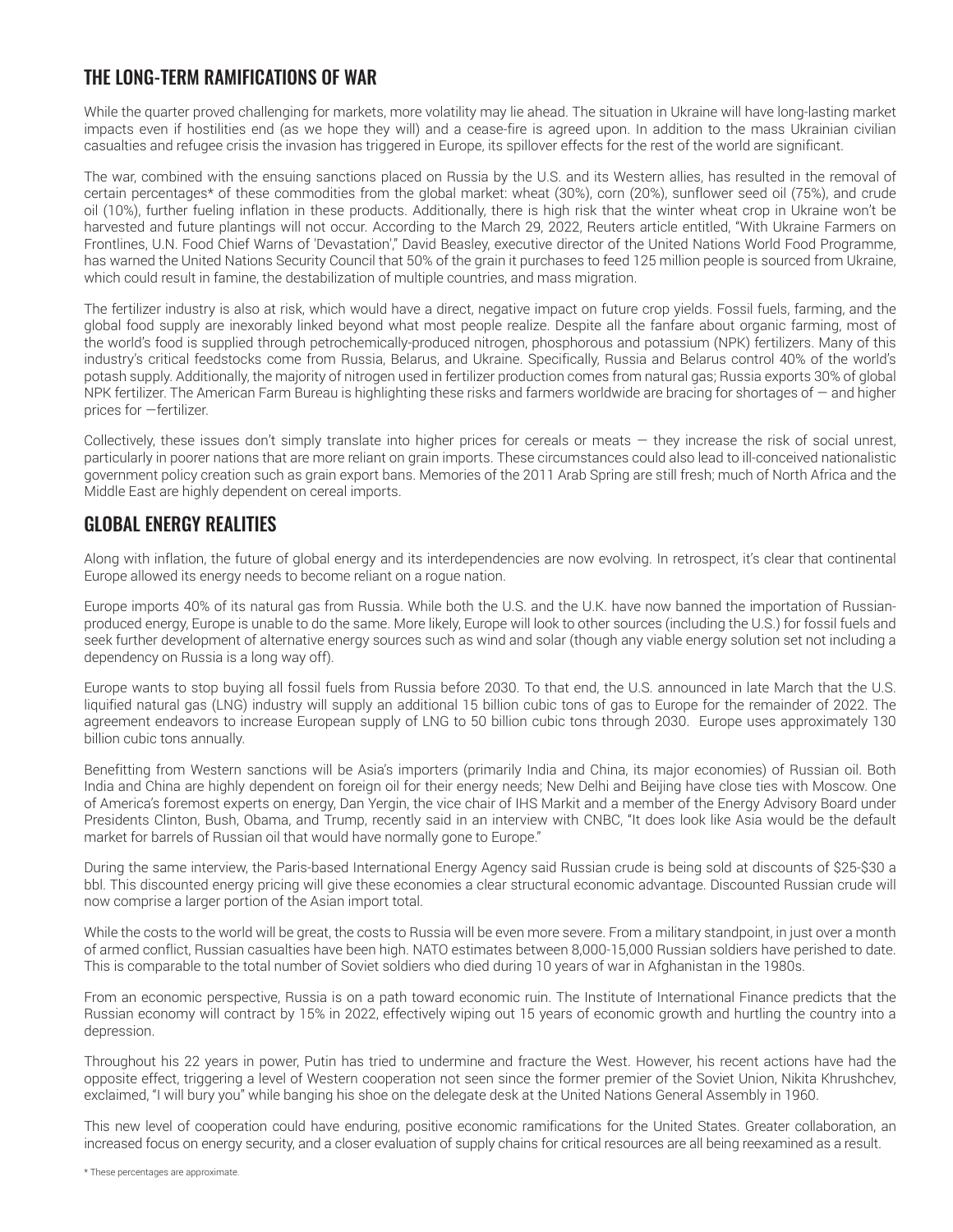At the same time, the rising risks of a recession are also evident. Contributing factors include high inflation, rising energy prices and growing interest rates. In particular, the rapid rise in oil pricing is a strong harbinger of future recessions.

We remember clearly the twin oil shocks of the 1970s; the disbelief when Iraq invaded Kuwait in 1990 and the ensuing recession that cost George H.W. Bush his reelection bid; and more recently, the mid-2000s spike followed by the Global Financial Crisis. Further, the cost of energy has a direct impact on consumer discretionary spending. This most recent, rapid ascent could pressure consumer spending and become a contributing factor that tips the U.S. economy into a recession.

#### EQUITY MARKET REGIMES

Both high inflation and high interest-rate periods contribute to lower-than-average price-to-earnings (P/E) ratio regimes. (The P/E ratio, a common valuation metric for equities, places a multiple on company earnings to derive a value.) Currently, we're trading at a trailing P/E of approximately 20x.

From an inflation standpoint, looking at Figure 2, we're currently mapping to a 12.1x multiple. In our view, this seems like an overdone conclusion. Inflation should moderate and we would postulate that perhaps a reduction of 3-5 multiple points are more appropriate reset compared to where we're trading today.

While this shift in valuation regime offers cause for concern, we also believe there are reasons for optimism. The two strongest encouraging factors are the robust job market  $-$  with unemployment below  $4\%$   $-$  and a US consumer that's in great shape due to a healthy balance sheet. These



Source: Strategas Securities, LLC

compensation factors help to moderate our future valuation expectations.

#### WHAT DOES THIS MEAN FOR PORTFOLIO ALLOCATIONS?

Now more than ever, we believe that portfolio diversification is the key to financial success. Therefore, we are not advocating radical portfolio changes today. We remain very underweight in investment grade fixed income and, within that asset class, are maintaining a low duration in the face of further rate risk.

To date, alternatives are an asset class that's weathered this storm well and we believe their non-correlated nature will continue to help buttress portfolio values. While we believe alternatives should comprise only a small portion of an overall investment portfolio, their impact can be outsized during turbulent markets, for the right investor.

As yields rise, bonds will eventually present a better value to investors. We don't believe we're there yet and are maintaining an underweight position as a result. However, steadily rising yields will change our views to be more constructive.

### A WELCOME CHANGE OF SEASONS

As the weather gets warmer, we know many of you are preparing to head north for the spring and summer seasons. We hope you'll remember that we're always here for you, even when you're away. Feel free to reach out to us with any questions, market-related or otherwise. We deeply appreciate the opportunity to serve you and thank you for your continued confidence and trust.

#### *Additional Source List*

"Wheat Production by Country 2022," World Population Review.

Jack Nicas, "Ukraine War Threatens to Cause Global Food Crisis," The New York Times, 3/20/22.

<sup>&</sup>quot;Market Intel: Ukraine, Russia Volatile Ag Markets," American Farm Bureau Federation, 3/16/2022.

Luciana Magalhaes and Samantha Pearson, "Ukraine War Hits Farmers as Russia Cuts Fertilizer Supplies, Hurting Brazil," The Wall Street Journal, 3/5/2022.

Alistair MacDonald, "Russian Ministry Recommends Suspending Fertilizer Exports," The Wall Street Journal, 3/4/2022.

<sup>&</sup>quot;Oil Market and Russian Supply," International Energy Agency (IEA).

Joel K. Bourne, Jr., "War in Ukraine Could Plunge World into Food Shortages," National Geographic, 3/25/2022.

<sup>&</sup>quot;Russian Exports Restrictions to Accelerate NPK Fertilizer Price Growth," IndexBox, 11/4/2021.

<sup>&</sup>quot;Chemicals & Resources: Export Volume of Fertilizers from Russia in 2021, by Type (in Million Metric Tons)," Statista.

Keith Good, "Fertilizer Price Records Continue, as White House Economist Sees Increased Planting in U.S.," Farm Policy News, University of Illinois at Urbana-Champaign, 3/29/2022.

Colussi, J., G. Schnitkey and C. Zulauf. "War in Ukraine and its Effect on Fertilizer Exports to Brazil and the U.S.," farmdoc daily (12):34, Department of Agricultural and Consumer Economics, University of Illinois at Urbana-Champaign, 3/17/22.